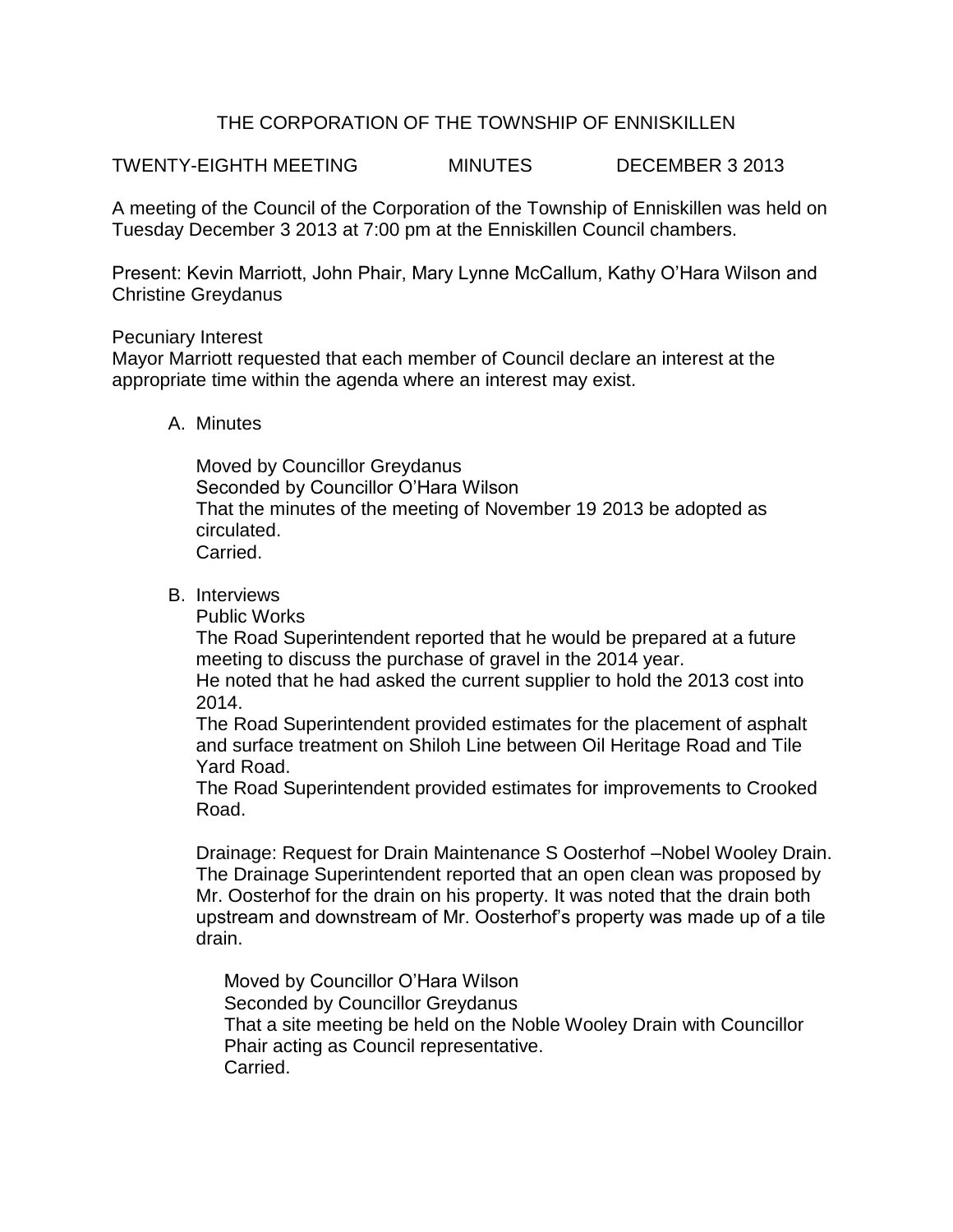Update on site meetings-

Omerod McBride Drain- Mr. Dobbin reported that a request had been made by Matt Samko to replace a culvert on his property. He reported that a new report was required under Section 78 of the Drainage Act to authorize the work and provide a new maintenance schedule.

Moved by Councillor O'Hara Wilson Seconded by Councillor Greydanus That R Dobbin Engineering be appointed to prepare a new report under Section 78 of the Drainage Act for the Omerod McBride Drain. Carried.

Shepherd & Stinson Drain The Drainage Superintendent reported on the site meeting held on the Shepherd and Stinson Drains.

He reported that those present had agreed for the need to brush and clean the open portions of the Shepherd and Stinson Drains.

Moved by Councillor McCallum Seconded by Councillor Phair That tenders be prepared for the cleaning and brushing of the Stinson and Shepherd Drains. Carried.

C. Public Meeting Rezoning- An Application from Dan Campbell and Sharon Gilroy-Campbell to restrict the construction of any residential dwelling on an agricultural lot W1/2 Lot 29 Concession 8. The rezoning is required as a condition severance application B004/13.

Moved by Council Greydanus Seconded by Council O'Hara Wilson That the public meeting to consider the rezoning application from Dan Campbell and Sharon Gilroy Campbell be opened. Carried.

Correspondence: Will Nywening County of Lambton

Present: Dan Campbell and Sharon Gilroy Campbell, Will Nywening

Mr. Nywening presented his report noting that the application was made to meet a condition applied to a severance application. He noted that the change in zoning affected the farm land on the property. The new zoning would not permit the construction of a new house on the property.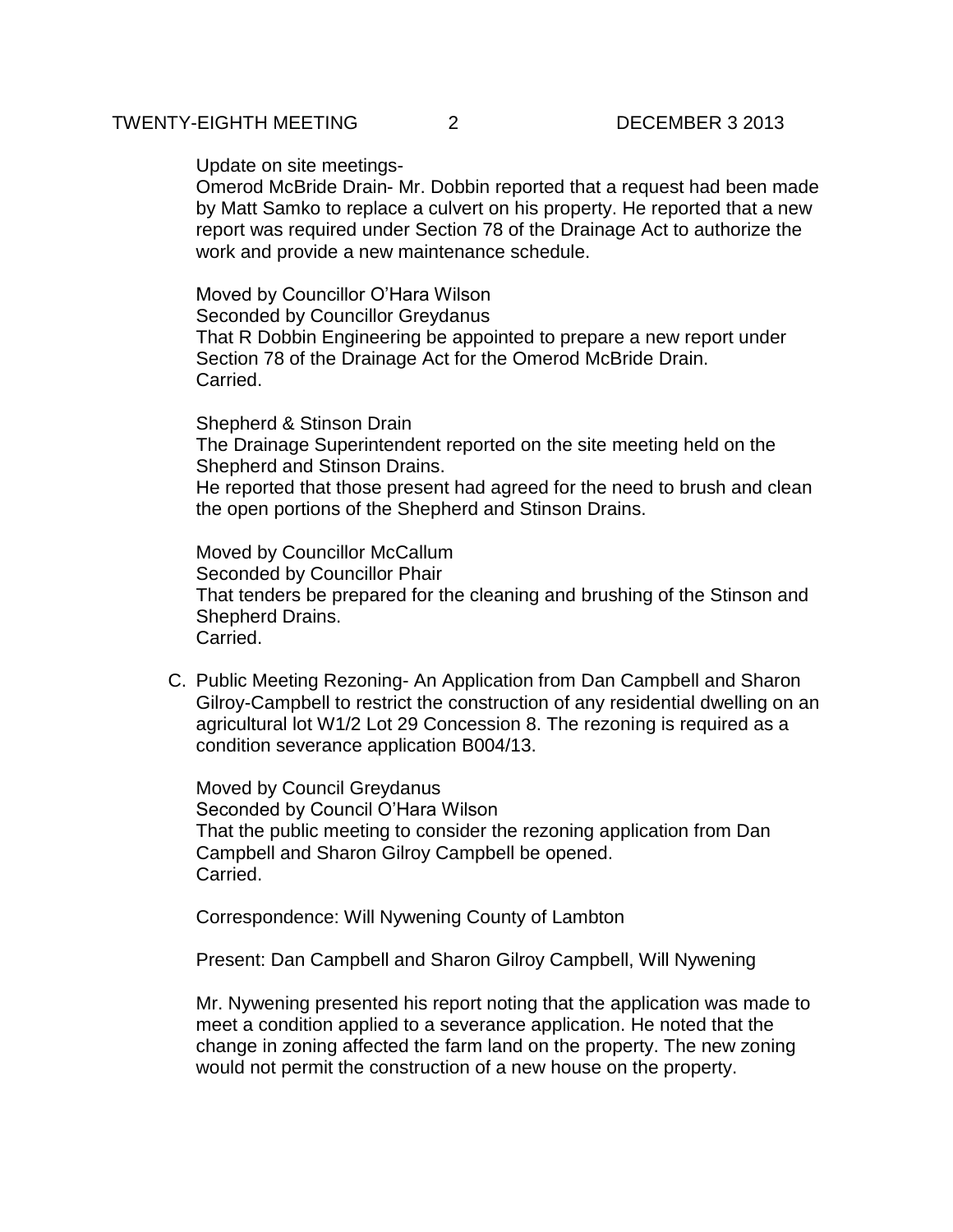# TWENTY-EIGHTH MEETING 3 DECEMBER 3 2013

Mr. and Mrs. Campbell had no comments on the application.

Moved by Councillor McCallum Seconded by Councillor O'Hara Wilson That the zoning application from Dan & Sharon Campbell for the farm land located on the W ½ Lot 29 Concession 8 be supported. Carried.

Moved by Councillor Greydanus Seconded by Councillor O'Hara Wilson That the public meeting be closed and the Council meeting be reopened. Carried.

Update on drainage projects

Ray Dobbin provided a review of the status of a number of drainage projects.

A review was undertaken of the Drainage Contractors approved to undertake work in the Township of Enniskillen.

The Drainage Superintendent was requested to review additional contractors and make a recommendation to Council for inclusion on the list.

Moved by Councillor Phair Seconded by Councillor Greydanus That the amended Drainage Contractors list circulated by the Drainage Superintendent be approved for use. Carried.

Mr. Dobbin was requested to discuss with Corey McKinnon drainage work at the intersection of Marthaville Road and Oil Springs Line.

Moved by Councillor Greydanus Seconded by Councillor O'Hara Wilson That the meeting of the Committee of Adjustment be opened. Carried.

Moved by Councillor Greydanus Seconded by Councillor O'Hara Wilson That the Committee of Adjustment be adjourned and the meeting of Council be reconvened. Carried.

- D. Correspondence for information
	- 1. County of Lambton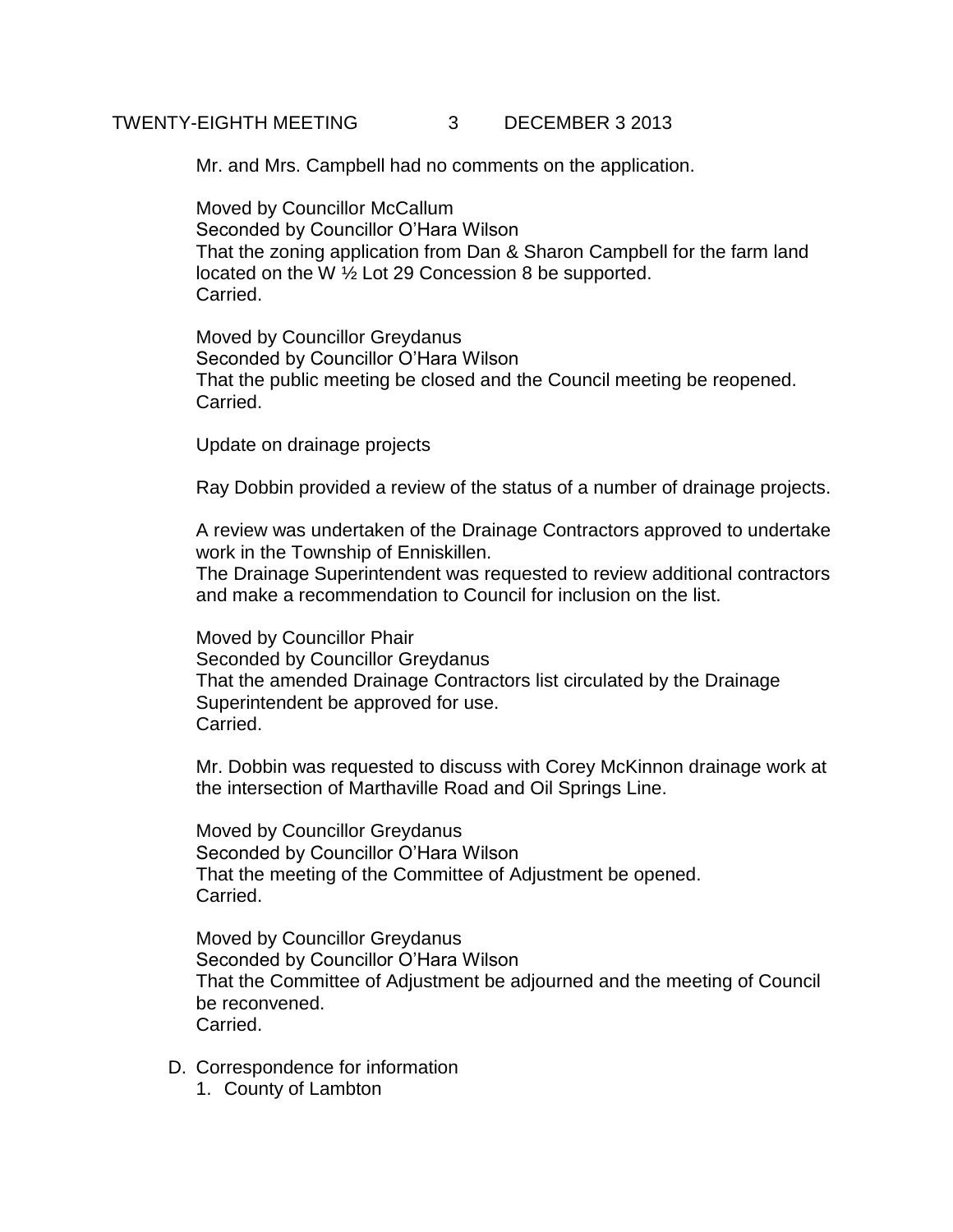- a. Treasured Memories Auction
- b. National Child Day
- c. Citizen of the Month
- d. Council Highlights Nov27-13
- 2. Ministry of Finance OMPF
- 3. Ontario Provincial Police 2014 Policing costs
- 4. Federation of Canadian Municipalities communique- Nov 20, 22,22
- 5. Ministry of Municipal Affairs and Housing ROMA/OGRA delegations
- 6. AMO
	- a. Update on Blue Box Program
	- b. 2013 Board Highlights
- 7. Lambton College Summer Jobs Service 2014
- 8. St Clair Conservation meeting highlights Nov 14-13

Moved by Councillor Greydanus Seconded by Councillor O'Hara Wilson That correspondence items 1-8 be received and filed. Carried.

- E. Correspondence requiring motions
	- 1. Resolution Seguin abolish new OPP billing model

Moved by Councillor Greydanus Seconded by Councillor Phair That the resolution from Seguin be supported. Carried.

F. Accounts

Moved by Councillor Greydanus Seconded by Councillor O'Hara Wilson That the accounts be paid as circulated: Cheque: 6532-6576: \$136,413.91 Cheque: 6577-6590: \$ 8,834.74 Cheque: 6591-6595: \$ 617,442.91 Cheque: 6596: \$2,237.40 Carried.

- G. Bylaws
	- 1. Bylaw 87 of 2013 Campbell Rezoning
	- 2. Bylaw 88 of 2013 Confirmation Bylaw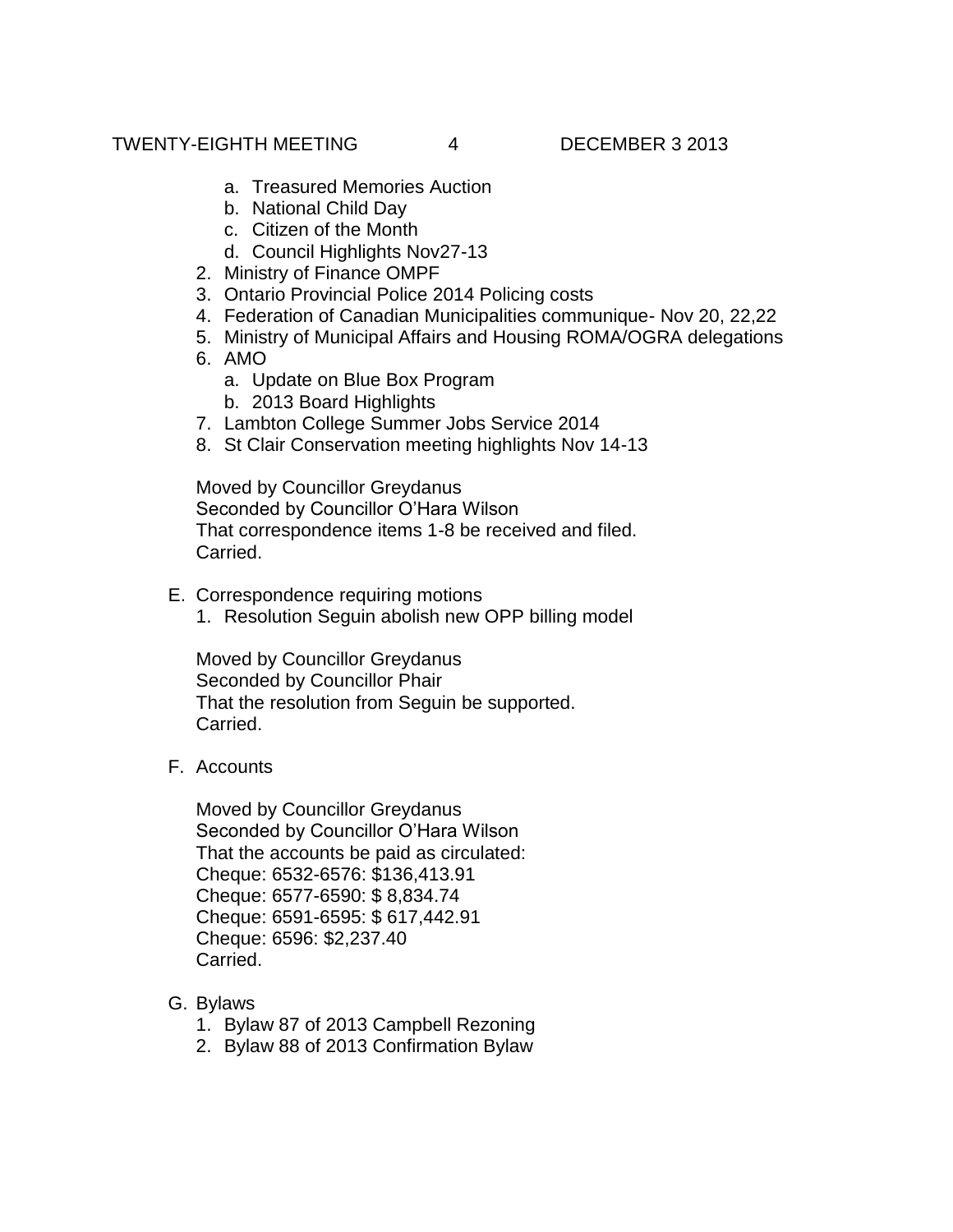Moved by Councillor McCallum Seconded by Councillor Phair That first and second reading be given to Bylaws 87 and 88 of 2013. Carried.

Moved by Councillor O'Hara Wilson Seconded by Councillor Greydanus That third and final reading be given to Bylaws 87 and 88 of 2013. Carried.

#### H. Other Business

1. Memo Development Charges Act- update

A review was made of the rates charged for development charges fees in Lambton municipalities.

2. Memo Council 2014 Poll Distribution

The Clerk reported that a review was being undertaken to consolidate voting in the Lambton Centennial school for the 2014 election. A discussion would be undertaken with the school principle on the matter.

3. Report on Bids received for Krall Park Lights

One proposal from Daniel Feenstra was received for the purchase of the old Krall Park lights.

Moved by Councillor O'Hara Wilson Seconded by Councillor Greydanus That the proposal from Don Feenstra be accepted for the purchase of the Krall Park lights: Tower 391--\$375 Tower 407--\$400 Tower 410--\$375 Tower 417--\$400 Tower 420--\$375 Tower 487--\$375 Carried.

4. Review of Accessibility Plan

A review was made of the Township Accessibility plan. The Clerk noted that the plan identified projects which would require financial support during the budgeting process.